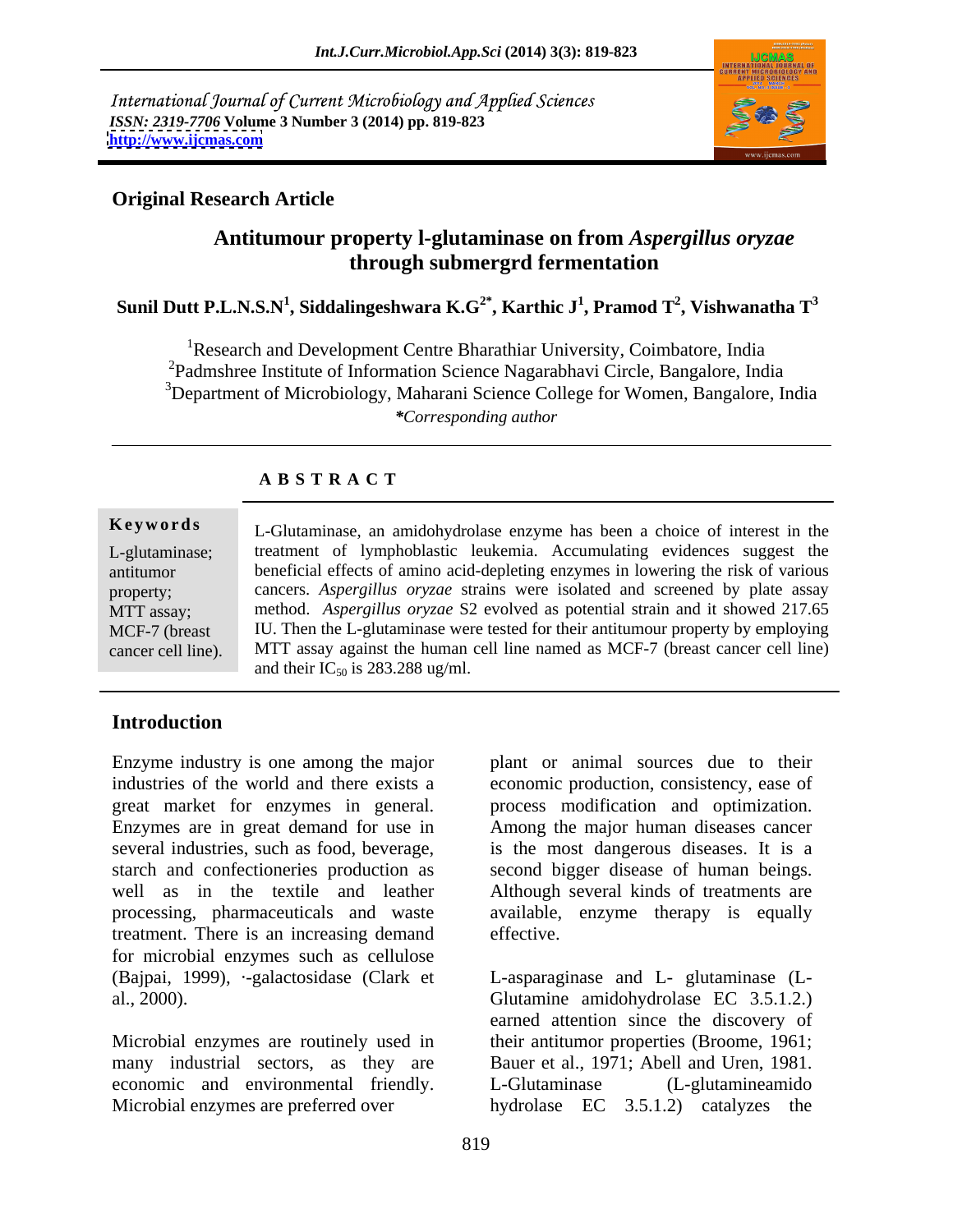hydrolysis of L glutamine to L-glutamic laboratory and further the strains were acid and ammonia (Nandakumar et al., identified at Agarkar research Institute 2003; in recent years, L- glutaminase has attracted much attention with respect to proposed applications in both **Fermentation medium and fermentation**  pharmaceuticals and food. **Conditions conditions for L-glutaminase** 

A variety of microorganisms, including bacteria, yeast, moulds and filamentous *Aspergillus oryzae* S2 were cultured on fungi have been reported to produce L glutaminase (Kashyap*et al.,* 2002, medium consists of dextrose 0.1%, yeast Weingand-Ziade *et al.,* 2003 and Iyer and Singhal 2008) of which the most potent MgCl  $20.02\%$  and starch 0.5% w/v. The producers are fungi (Balagurunathan*et al.,* fermentation conditions of the production 2010). On an industrial scale, glutaminases medium is pH 5, temperature  $35^{\circ}$ C and are produced mainly by *Aspergillus*and *Trichoderma*sp (Tomita *et al.,* 1988, Masuoa*et al.,* 2004, El-Sayed 2009 and Palem*et al.,* 2010).

for checking the antitumour property of L- reagent. The enzyme activity was glutaminaseagainst the human cell line named as MCF-7 (breast cancer cell line).

## **Materials and Methods**

from Hi-Media Laboratories, Mumbai, India; the other ingredients used for the preparation of CzapekDox's media were yl-2,5-diphenyl tetrazolium bromide] to<br>also products of Hi-Media Laboratories. purple formazan (Mosmann, 1983), [(plate also products of Hi-Media Laboratories, purple formazan (Mosmann, 1983), [(plate Rombay<br>Rombay and plate-1(b)]. The MTT assay Bombay.  $-1(a)$  and plate-1(b)]. The

#### **Fungal strain**

isolated from different soils. Soils are taken from different regions from incubate overnight at 37°C/5% Vijayawada. Tentatively identified in the

(ARI), Pune.

# **conditions for L-glutaminase biosynthesis**

production medium. The production extract 0.3%, KCl 0.02%, NaCl, 0.01%, MgCl2 0.02% and starch 0.5% w/v.The  ${}^{0}C$  and inoculum size were kept as 1.0 ml.

#### **Assay of L-glutaminase**

The objective of this study was to utilize per Imad et al., (1973). L-glutamine were Aspergillusoryzaewith good ability to used as a substrate and the product produce L-glutaminase and purify the ammonia were released during catalysis enzyme, and purified enzymes were used and it was measured by using Nesseler's Assay of L-glutaminase was carried out as reagent. The enzyme activity expressed in International unit (IU).

#### **Antitumour activity of L-glutaminase by MTT assay**

**Chemicals**  L-glutaminase enzyme on tumor human Glutamine used in the study was procured cell line), was assessed by the The anti-proliferative effect of the purified cell line named as MCF-7 (breast cancer cell line), was assessed by the mitochondrial dependent reduction of yellow MTT [3-(4,5-dimethylthiazol-2yl)-2,5-diphenyl tetrazolium bromide] to purple formazan (Mosmann, 1983), [(plate -1(a) and plate-1(b)].The MTT assay method described bellow.

The *Aspergillus oryzae* strains were 1. Seed  $5x10^3$  MCF7 cells in 100ul  $3$  MCF7 cells in 100 $\mu$ 1 DMEM medium with 10% FBS per well in a 96 well plate and incubate overnight at 37°C/5%  $CO<sub>2</sub>$ .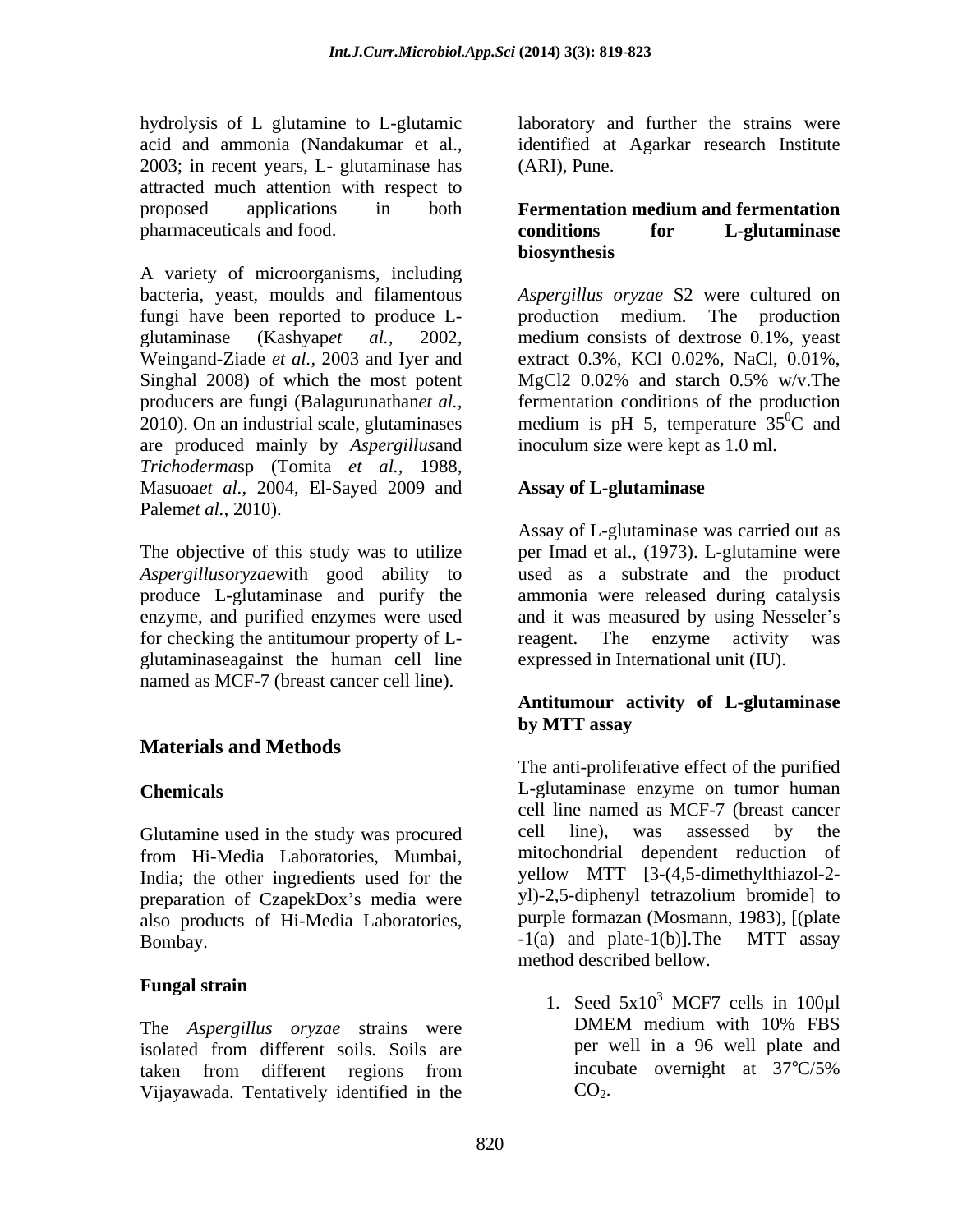| optical density |       |       |       |                       |          |                                             |
|-----------------|-------|-------|-------|-----------------------|----------|---------------------------------------------|
| concentration   | 1st   | 2nd   |       |                       |          | mean OD   mean OD - blank   % of inhibition |
| blank           | 0.072 | 0.053 | 0.069 | 0.064667              |          |                                             |
| dox             | 0.088 | 0.074 | 0.054 | 0.072                 | 0.007333 | 99.14563107                                 |
| no treatment    | 0.944 | 0.958 | 0.867 | 0.923                 | 0.858333 |                                             |
| $0.5$ mg/ml     | 0.276 | 0.219 | 0.21  | 0.235                 | 0.170333 | 80.15533981                                 |
| $0.25$ mg/ml    | 0.481 | 0.477 | 0.479 | 0.479                 | 0.414333 | 51.72815534                                 |
| $0.1$ mg/ml     | 0.691 | 0.679 |       | $0.768$ 0.712667      | 0.648    | 24.50485437                                 |
| $0.05$ mg/ml    | 0.847 | 1.051 |       | $0.848 \mid 0.915333$ | 0.850667 | 0.893203883                                 |

| Table. 1. MTT Assay of L-glutaminase using MCF7 cell line |  |
|-----------------------------------------------------------|--|
|-----------------------------------------------------------|--|

**Plate.1** MTT Assay of L-glutaminase

**Fig 1a**:With out L-Glutam

 (i) No Treatment (-ve control) (ii) Doxorubicin hydrochloride Treatment (+ve)





**Fig :1b**. L-Glutaminase treated<br>a.Dose applied 0.5mg/ml b. Dose a a.Dose applied 0.5mg/ml b. Dose applied 0.25mg/ml

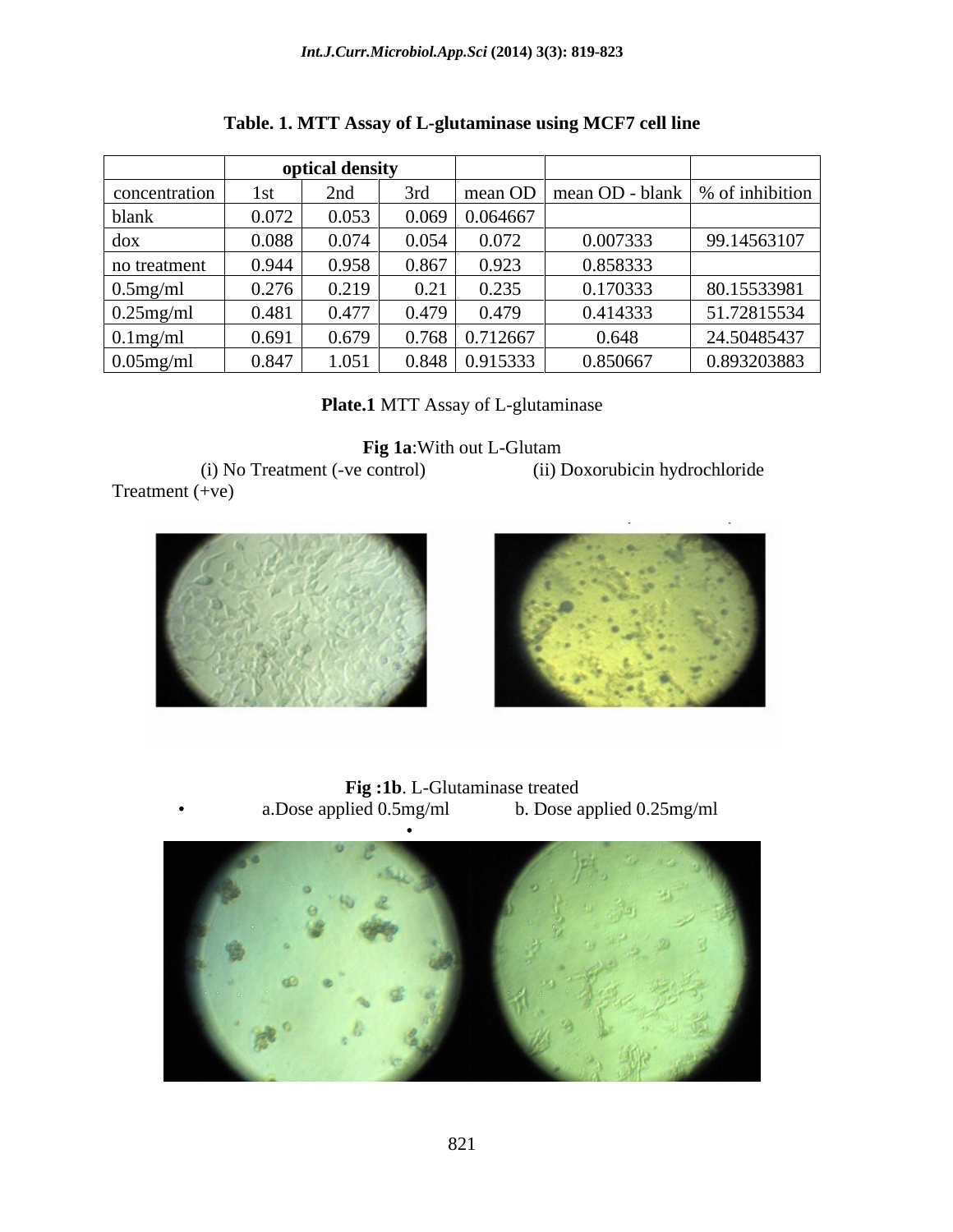- 
- samples to cells in triplicate wells 217.65 IU. containing 100 µl of medium.
- 
- for 72 hours.
- $37^{\circ}C/5\%$  CO<sub>2</sub> for 4 hours.
- 7. Aspirate the medium and add 200
- 8. Measure the optical density of each well using Microplate reader at 570

Inhibition of growth is a measure of concentration was used to calculate the<br>contraction of concentration lethal to 50% of the cells cytotoxicity and the percentage inhibition

[(Mean OD for test sample/mean OD for

concentration was used to calculate the purified L-glutaminase  $IC_{50}$   $63.3 \mu g/ml$  and concentration lethal to  $50\%$  of the cells partially purified L-glutaminase is

#### **Results and Discussion**

Fungal isolates were identified as *Aspergillusoryzae*in Agrakar Research Institute, Pune. All twenty five strains of *Aspergillusoryzae*produced pink zones on glutamine plate medium; those were

2. Prepare 1mg/ml stock of the test selected from the soil sample. Of the samples in DMEM. From this twenty five isolates *Aspergillusoryzae*S2 stock serially dilute the sample in was considered to be the best and high L- DMEM-10% FBS. The substitution of the settlement of the settlement of the settlement of the settlement of the settlement of the settlement of the settlement of the settlement of the settlement of the settlement of the sett 3. Add 100 µl of these diluted maximum enzyme activity was showed at glutaminase producing strain. The 217.65 IU.

4. 100 µl of DMEM was used as Using MTT assay, the in vitro bioassay negative control and 5µg/ml cytotoxic effect of *Aspergillus oryzae* Doxorubicin was added as internal S2L-glutaminase on the growth of human positive control for the assay. tumor cell line-MCF-7 [Breast cancer cell Wells without any cells are used as line] showed that the purified enzyme blank. extracts have anti-proliferative activity 5. Mix and incubate at  $37^{\circ}C/5\%$  CO<sub>2</sub> [Table-1, plate-1(a) and plate-1(b)]. Using MTT assay, the in vitro bioassay [Table-1, plate-1(a) and plate-1(b)].

6. Add 20µl of 5mg/ml MTT in PBS Inhibition of growth is a measure of to each well and incubate at cytotoxicity and the percentage inhibition is calculated as follows:

µl of Dimethyl sulfoxide (DMSO) % Inhibition (%cytotoxicity) = 100 to each well. [(Mean OD for test sample/mean OD for the Control)  $\times$ 100]

nm. The plot of %cytotoxicity versus sample is  $(IC_{50})$ . MTT assay showed that the given Calculated as follows:  $\text{cells}$  and  $\text{IC}_{50}$  for Sample L-glutaminase is % Inhibition (% cytotoxicity) = 100- cytotoxicity of L-glutaminase from the Control) x100] MCF-7 cell lines by the MTT assay (IC50 The plot of % cytotoxicity versus sample (2011) and Elshafei (2014) et al reported concentration lethal to 50% of the cells **partially** purified L-glutaminase is  $\text{IC}_{50}$ ). IC<sub>50</sub>109.9  $\mu$ g/ml. Our results are good concentration was used to calculate the concentration lethal to 50% of the cells sample of L-glutaminase is toxic to MCF7 283.288 ug/ml. In this connection, the cytotoxicity of L-glutaminase from *Aspergillus flavus* KUGF009 towards <sup>250</sup> g/ml) was reported by Nathiya *et al*. (2011) and Elshafei (2014) et al reported purified L-glutaminase  $IC_{50}63.3 \text{ µg/ml}$  and partially purified L-glutaminase is closely agrees with Nathiya et al. (2011)

## **References**

Abell, e. W. and Uren, J.R. 1981. Enzymes. In: Anti Tumor Compounds of Natural Origin: Chemistry and Biochemistry. *Aszalos,Aed. CRe. Press. Boca Raton, Florida*. pp. 123-153.